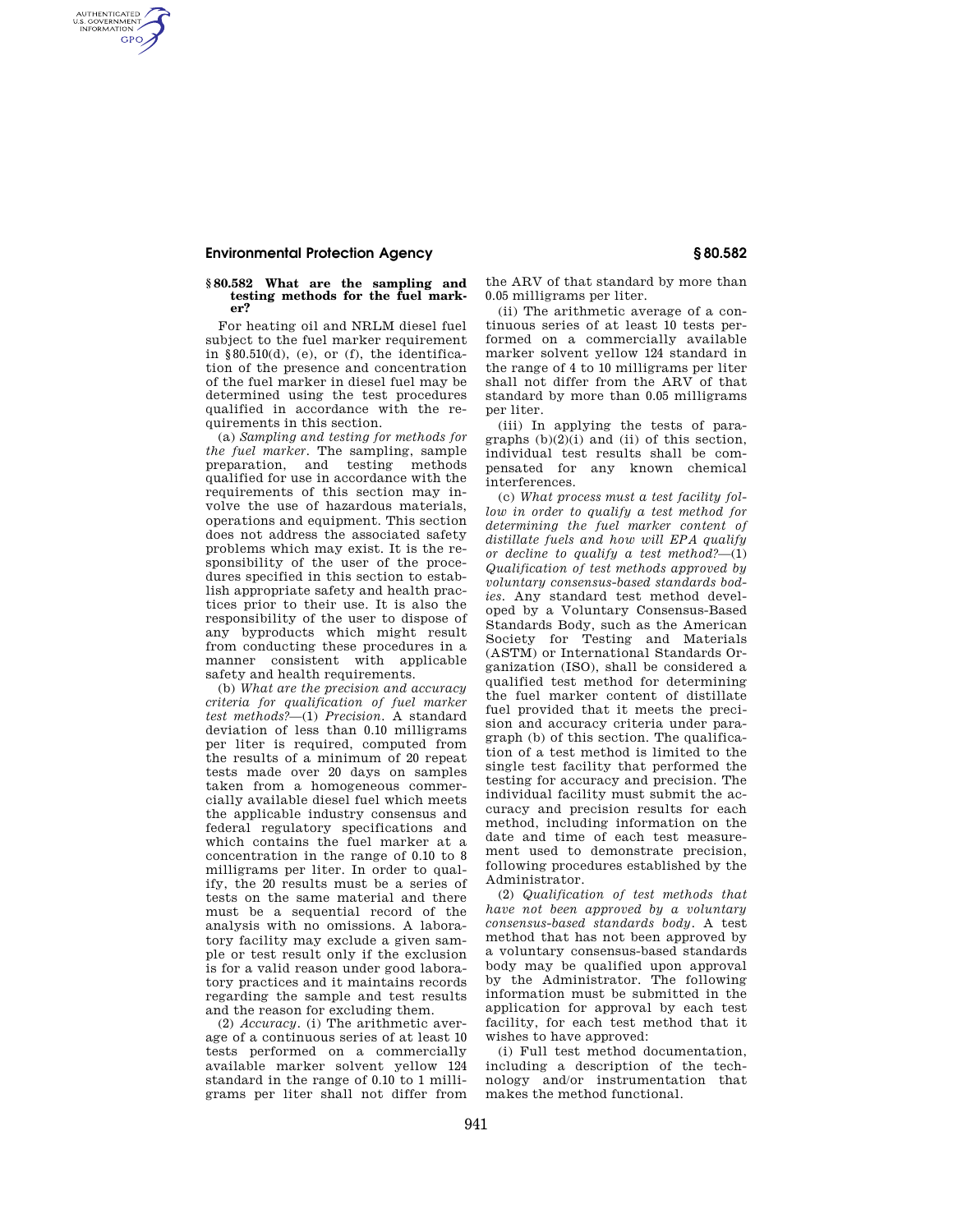**§ 80.582 40 CFR Ch. I (7–1–10 Edition)** 

(ii) Information demonstrating that the test method meets the accuracy and precision criteria under paragraph (b) of this section, including information on the date and time of each test measurement used to demonstrate precision.

(iii) Samples used for precision and accuracy determination must be retained for 90 days.

(iv) If requested by the Administrator, test results utilizing the method and performed on a sample of commercially available distillate fuel which meets the applicable industry consensus and federal regulatory specifications and which contains the fuel marker.

(v) Any additional information requested by the Administrator and necessary to render a decision as to qualification of the test method.

(vi) The qualification of a test method is limited to the single test facility that performed the testing for accuracy and precision and any other required testing.

(3)(i) Within 90 days of receipt of all materials required to be submitted under paragraph  $(c)(1)$  or  $(c)(2)$  of this section, the Administrator shall determine whether to qualify the test method under this section. The Administrator shall qualify the test method if all materials required under this section are received and the test method meets the accuracy and precision criteria of paragraph (b) of this section.

(ii) If the Administrator denies approval of the test method, within 90 days of receipt of all materials required to be submitted under this section, the Administrator will notify the applicant of the reasons for not approving the method. If the Administrator does not notify the applicant within 90 days of receipt of the application, that the test method is not approved, then the test method shall be deemed approved.

(iii) If the Administrator finds that an individual test facility has provided false or inaccurate information under this section, upon notice from the Administrator, the qualification shall be void *ab initio.* 

(iv) The qualification of any test method under this paragraph (c) shall be valid for the duration of the period during which the fuel marker requirements remain applicable under this subpart.

(d) *Quality control procedures for fuel marker measurement instrumentation.* A test shall not be considered a test using a qualified test method unless the following quality control procedures are performed separately for each instrument used to make measurements:

(1) Follow all mandatory provisions of ASTM D 6299–02 and construct control charts from the mandatory quality control testing prescribed in paragraph 7.1 of the reference method, following guidelines under A 1.5.1 for individual observation charts and A 1.5.2 for moving range charts. The Director of the Federal Register approved the incorporation by reference of ASTM D 6299–02, Standard Practice for Applying Statistical Quality Assurance Techniques to Evaluate Analytical Measurement System Performance, as prescribed in 5 U.S.C. 552(a) and 1 CFR part 51. Anyone may purchase copies of this standard from the American Society for Testing and Materials, 100 Barr Harbor Dr., West Conshohocken, PA 19428. Anyone may inspect copies at the U.S. EPA, Air and Radiation Docket and Information Center, 1301 Constitution Ave. NW., Room B102, EPA West Building, Washington, DC 20460 or at the National Archives and Records Administration (NARA). For information on the availability of this material at NARA, call 202–741–6030, or go to: *http:// www.archives.gov/federal*l*register/* 

*code*l*of*l*federal*l*regulations/* 

*ibr*l*locations.html.* 

(2) Follow paragraph 7.3.1 of ASTM D 6299–02 to check standards using a reference material at least monthly or following any major change to the laboratory equipment or test procedure. Any deviation from the accepted reference value of a check standard greater than 0.10 milligrams per liter must be investigated.

(3) Samples of tested batches must be retained for 30 days or the period equal to the interval between quality control sample tests, whichever is longer.

(4) Upon discovery of any quality control testing violation of paragraph A 1.5.1.3 or A 1.5.2.1 of ASTM D 6299–02,